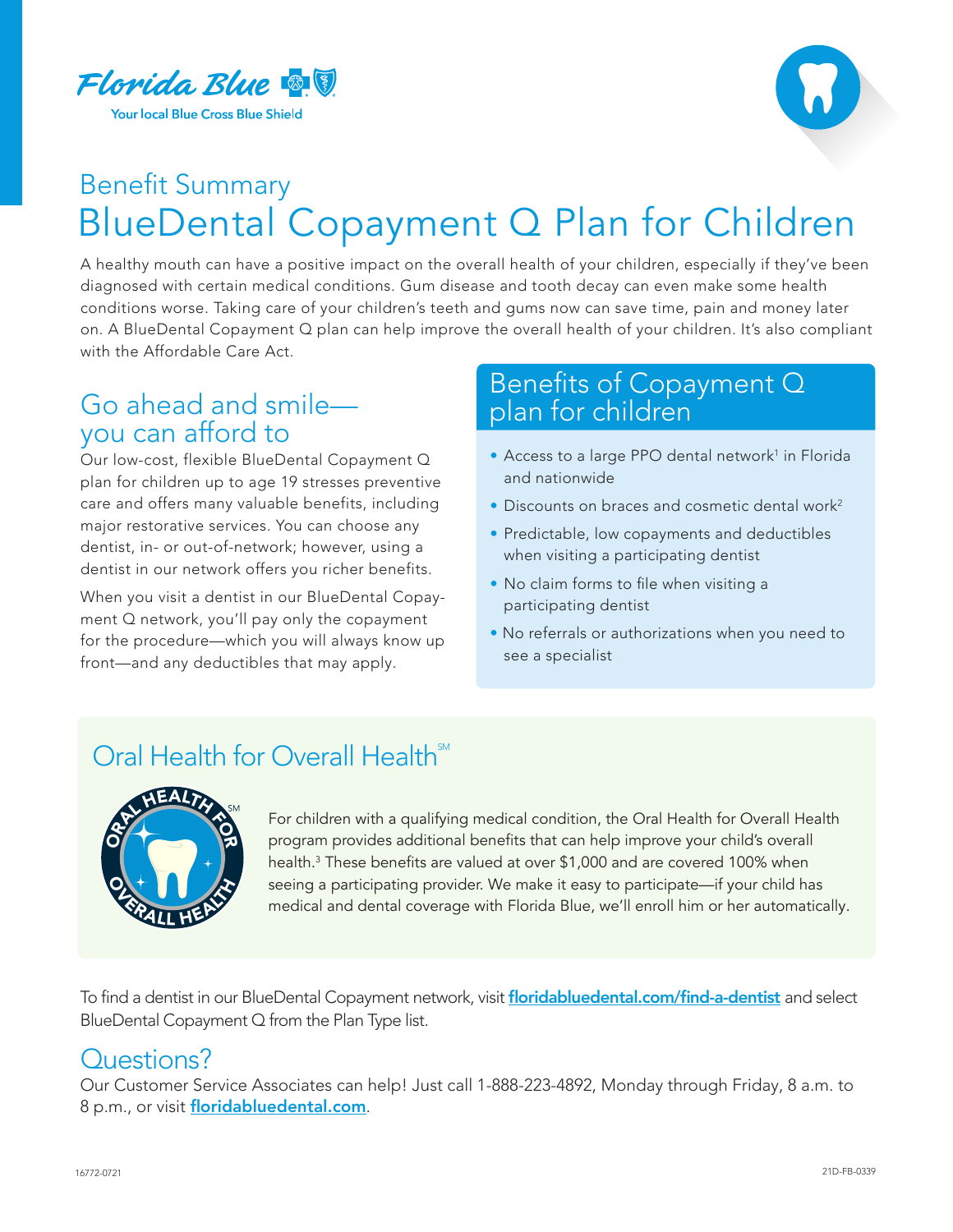| <b>BlueDental Copayment Q</b>                                                 | In-network<br><b>You Pay</b> | Out-of-network<br><b>You Pay</b> |
|-------------------------------------------------------------------------------|------------------------------|----------------------------------|
| PEDIATRIC BENEFITS (to age 19) <sup>4</sup>                                   |                              |                                  |
| Deductible (applies to preventive, basic, and major services)                 | \$25                         |                                  |
| <b>Preventive Services</b>                                                    | <b>NO WAITING PERIOD</b>     |                                  |
| Oral exams                                                                    | \$0                          | 20%                              |
| Cleanings                                                                     | \$0                          | 20%                              |
| <b>Bitewing x-rays</b>                                                        | \$0                          | 20%                              |
| Fluoride treatment                                                            | \$0                          | 20%                              |
| Sealant (per tooth)                                                           | \$6                          | 20%                              |
| <b>Basic Services</b>                                                         | <b>NO WAITING PERIOD</b>     |                                  |
| Amalgam restorations (one surface, primary/permanent)                         | \$15                         | 40%                              |
| Resin-based composite (one surface, front tooth)                              | \$20                         | 40%                              |
| Emergency treatment of dental pain                                            | \$12                         | 40%                              |
| Extraction (erupted tooth or exposed root)                                    | \$17                         | 40%                              |
| <b>Major Services</b>                                                         | <b>NO WAITING PERIOD</b>     |                                  |
| Crown (porcelain fused to noble metal)                                        | \$302                        | 60%                              |
| Root canal molar                                                              | \$305                        | 60%                              |
| Complete denture (upper)                                                      | \$375                        | 60%                              |
| Upper partial (resin-based)                                                   | \$296                        | 60%                              |
| Medically necessary implants (pre-authorization required)                     |                              |                                  |
| Surgical placement of implant body (endosteal implant)                        | \$375                        | 70%                              |
| Implant supported porcelain fused to metal crown (titanium, high noble metal) | \$282                        | 70%                              |
| Medically necessary orthodontics (pre-authorization required)                 | \$375                        | 70%                              |
| Out-of-pocket maximum if only one child is covered                            | \$375                        | Unlimited                        |
| Out-of-pocket maximum if more than one child is covered                       | \$750                        | Unlimited                        |
| Oral Health for Overall Health benefits                                       | Included                     |                                  |



**Your local Blue Cross Blue Shield**